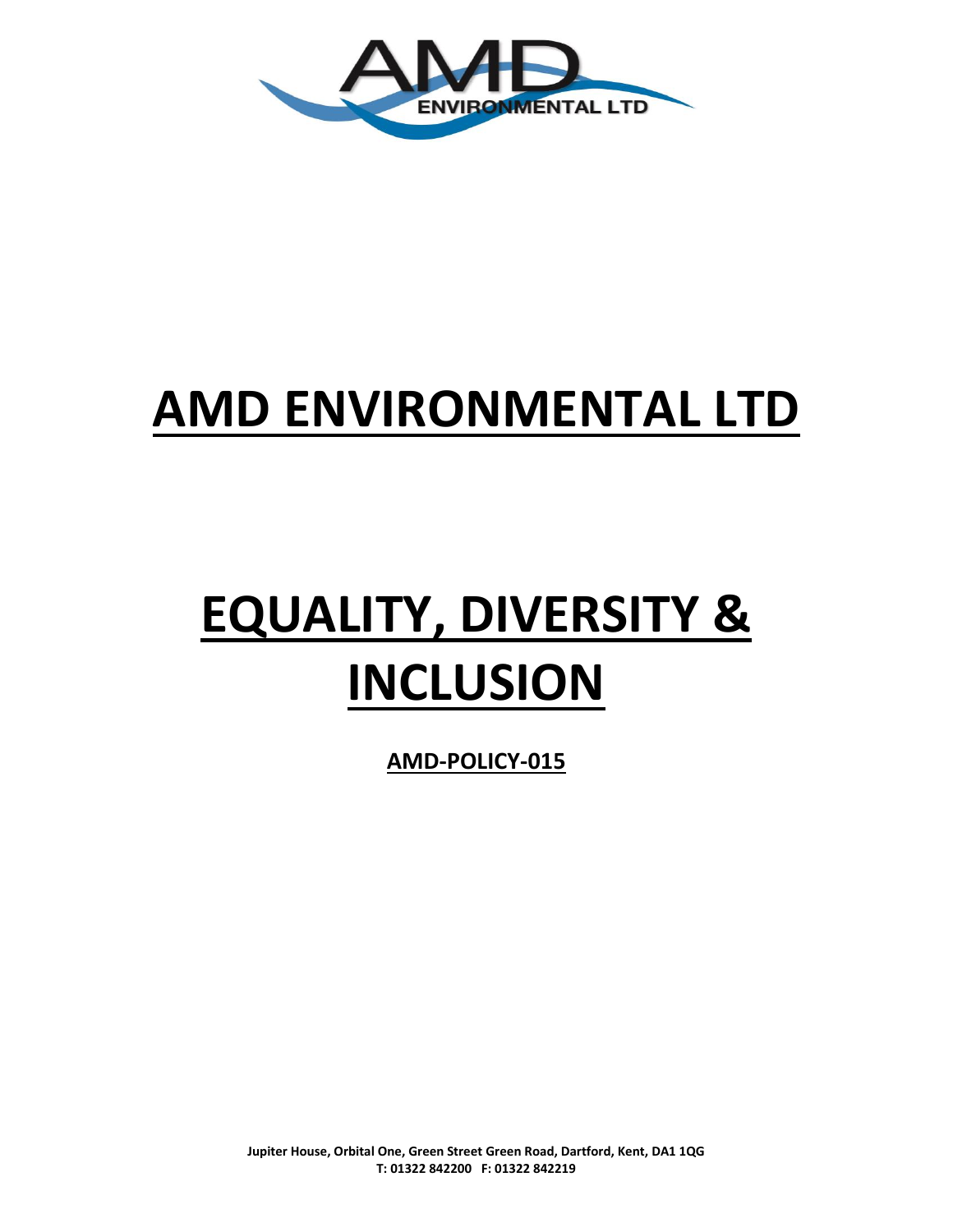

# **AMD-POLICY-015-EQUALITY, DIVERSITY & INCLUSION**

# **Revisions Control Page**

| Revision | Date       | <b>Summary of Changes</b>                     |
|----------|------------|-----------------------------------------------|
| $00\,$   | 05/08/2020 |                                               |
| 01       | 02/08/2021 | Review only, no changes                       |
|          | 01/08/2022 | Next Review Due Unless Incident Occurs Before |
|          |            |                                               |
|          |            |                                               |
|          |            |                                               |
|          |            |                                               |
|          |            |                                               |
|          |            |                                               |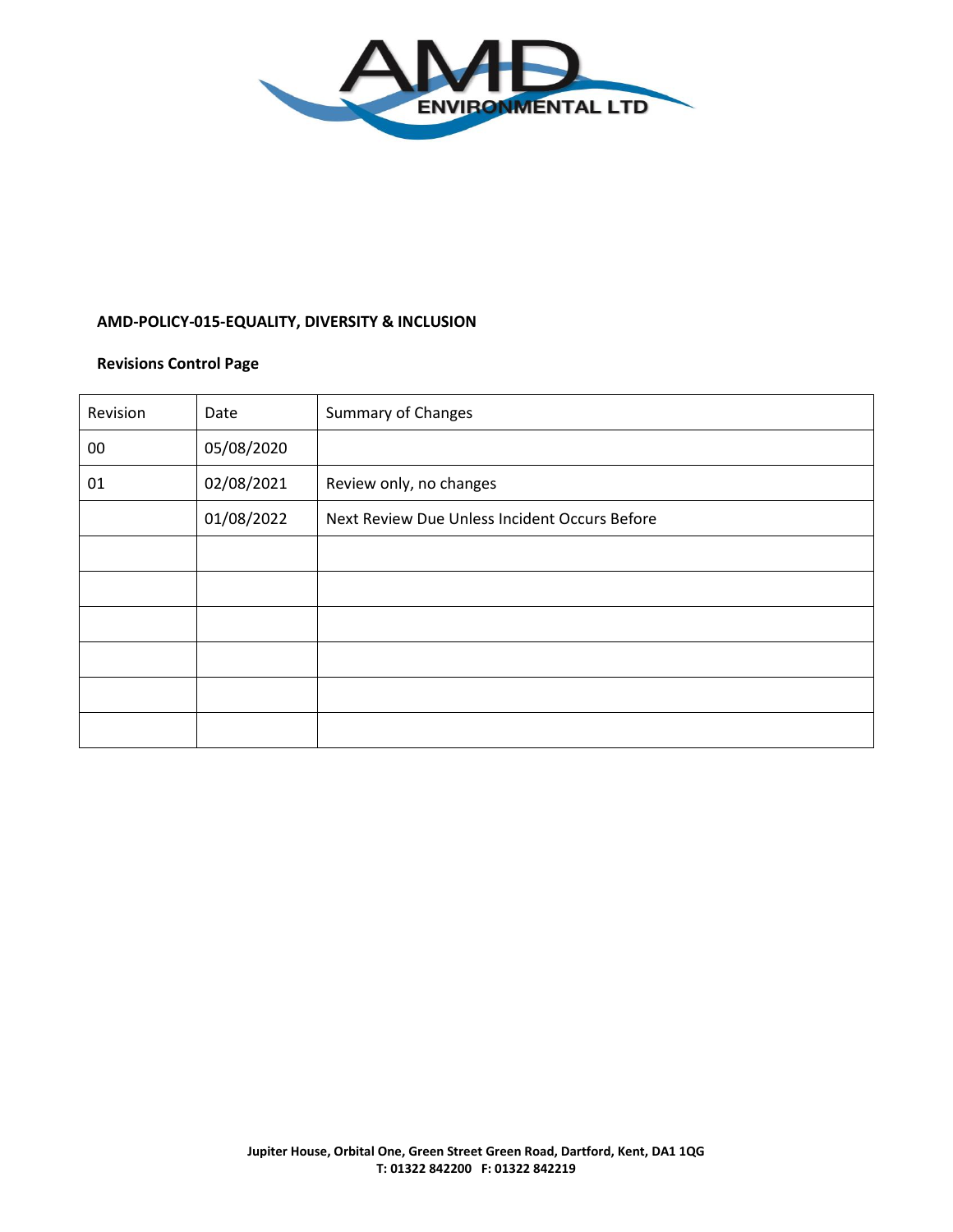

#### **Policy**

AMD Environmental Limited is an equal opportunities employer. The purpose of this policy is to provide equality and fairness for all job applicants and employees and to not discriminate on grounds of gender, marital status, race, ethnic origin, colour, nationality, national origin, disability, sexuality, religion or age. We oppose all forms of unlawful and unfair discrimination.

The Company is committed to eliminating discrimination and encouraging diversity amongst our workforce. Our aim is that our workforce will be truly representative of all sections of society and each employee feels respected and able to give their best.

All employees, whether part-time, full-time or temporary, will be treated fairly and with respect. Selection for employment, promotion, training or any other benefit will be on the basis of aptitude and ability. All employees will be helped and encouraged to develop their full potential and the talents and resources of the workforce will be fully utilised to maximise the efficiency of the organisation.

Employees have a responsibility to be familiar with the provisions of this policy and are expected to adhere to it at all times. This applies to all employees of the Company, whether full time or part time or in temporary employment, insofar as they act on behalf of the Company.

#### **Our commitment**

To create an environment in which individual differences and the contributions of all our staff are recognised and valued.

Every employee is entitled to a working environment that promotes dignity and respect for all. No form of intimidation, bullying or harassment will be tolerated.

Training, development and progression opportunities are available to all staff.

Equality in the workplace is good management practice and makes sound business sense.

We will review all our employment practices and procedures to ensure fairness.

Breaches of our equality policy will be regarded as misconduct and could lead to disciplinary proceedings.

This policy is fully supported by senior management

The policy will be monitored and reviewed regularly.

#### **Recruitment**

The Company will advertise appropriate vacancies as widely as possible and encourage applications from any person, regardless of age, race, sexuality, gender, or disabilities.

> **Jupiter House, Orbital One, Green Street Green Road, Dartford, Kent, DA1 1QG T: 01322 842200 F: 01322 842219**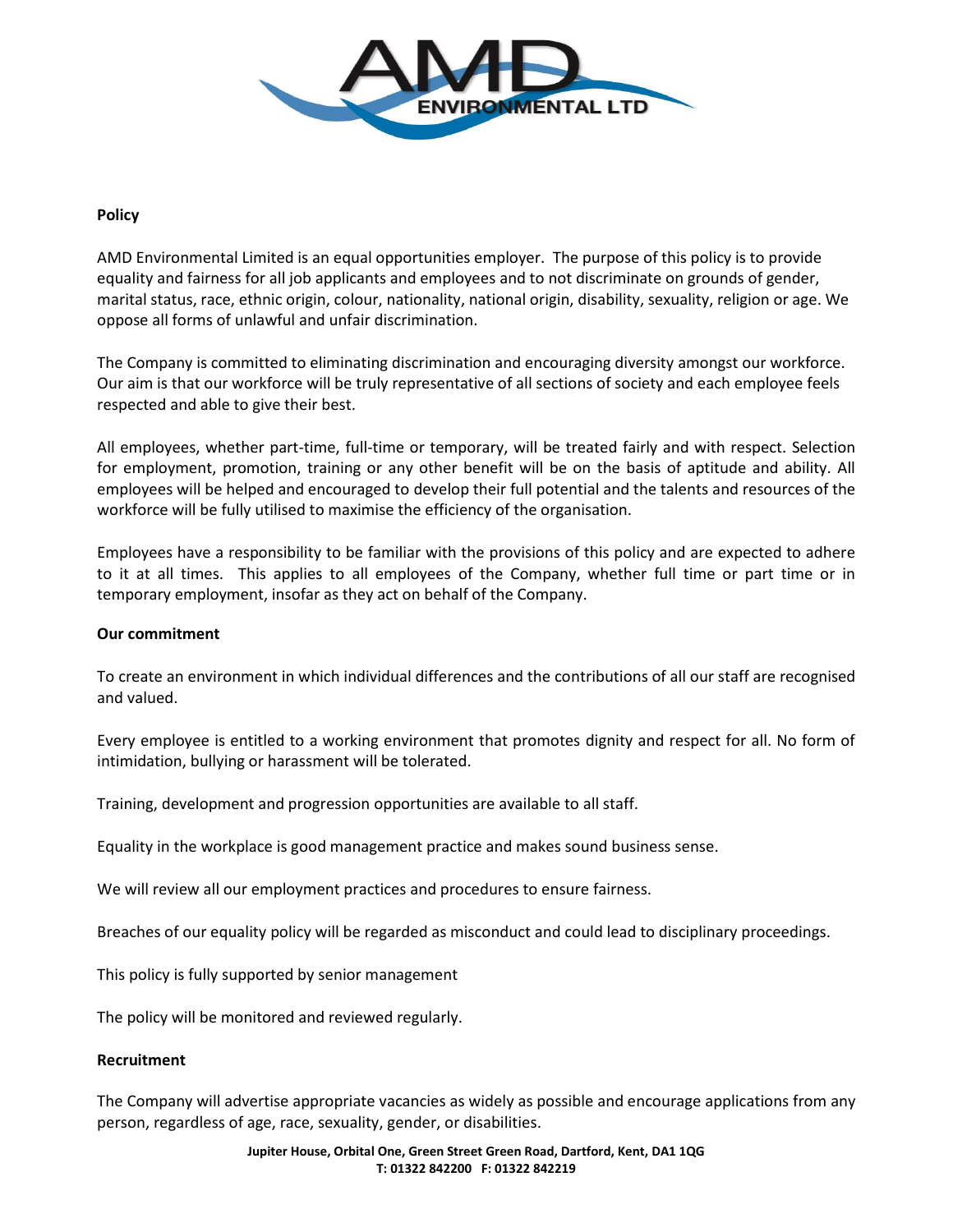

All job adverts will make clear that the Company is an equal opportunity employer and is committed to equality and diversity.

Vacancies shall be given as wide an internal circulation as possible to staff who are likely to possess appropriate qualifications or have relevant experience.

Specifications for posts shall include only requirements that are necessary and justifiable for the effective performance of the job. Standards of English, education or qualifications higher than a job strictly requires will not be an essential condition for employment. Equivalent overseas qualifications will be acceptable.

Any selection test will cover only matters relevant to the tasks being performed.

All applicants will be treated equally for the purposes of short listing and interviewing. All interviews shall be thorough, conducted on an objective basis and shall only deal with the applicant's suitability for the job and ability to fulfil the job requirements. Personal or home commitments will not form the basis of employment decisions except where absolutely necessary, for example where requested by the individual.

Wherever possible, reasonable adjustments will be made to allow people with disabilities to enter into employment. This may include improving access to buildings or providing special equipment. The Health and Safety Manager will advise as necessary.

Staff responsible for interviewing will be clearly informed of the criteria for selection. Guidance will be given on how prejudice can affect selection, and they will be made aware of how misunderstandings can arise between persons of different backgrounds.

#### **Promotion, Training and Development**

The Company will not discriminate in respect of promotion and the provision of training courses. Appropriate opportunity for promotion and training will be open equally to all employees.

Appropriate training will be provided to enable all staff to perform their jobs effectively. Such training will make provisions where necessary for individuals returning to work following a break for domestic reasons.

All staff shall be encouraged to discuss their career prospects and training needs with their manager.

#### **Terms of Employment**

The Company will ensure that its conditions of employment do not discriminate against any group of employees and are applied consistently to employees who satisfy the conditions of eligibility.

Consideration will be given to working arrangements where appropriate to ensure that no employee is disadvantaged by way of personal circumstances or cultural background.

If an existing employee becomes disabled every effort will be made to find him or her appropriate work

**Jupiter House, Orbital One, Green Street Green Road, Dartford, Kent, DA1 1QG T: 01322 842200 F: 01322 842219**